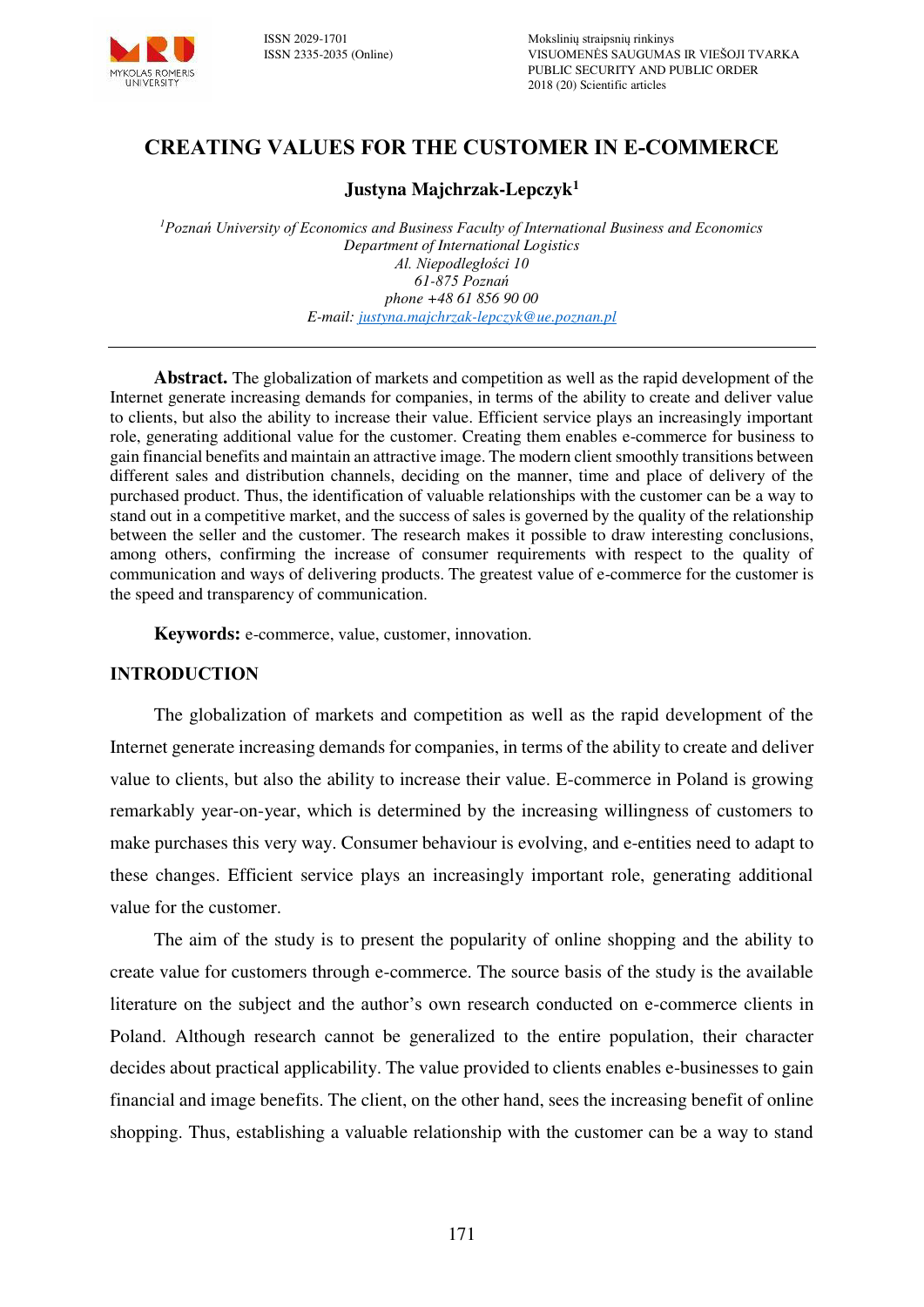

out in a competitive market, and the success of the sale will be determined not only by the relationships themselves, but also by their quality.

### **1. THE ESSENCE AND MEANING OF VALUES FOR THE CLIENT**

The term "value" is not unequivocal and can be defined in various ways, depending on the scientific discipline in which it will be considered. Value is one of the philosophical categories and means something valuable and desirable. For the first time in the literature it was defined by P. Drucker in 1954. It is defined as the goal of human endeavours and refers to ideas, people, things, phenomena, as well as their specific properties, but most often "value" is understood as an assessment of the usability of a product resulting from the ratio of what has been received to what has been given (Zeithaml 1988, p. 14) This concept in management sciences most often refers to the client and is therefore referred to as "value for the client." Ph. Kotler (1994) describes it as "the difference between the total value of the product for the customer and the cost to be incurred in connection with its acquisition. " In other words, it is the sum of benefits that the customer expects from the product being purchased. The perception of values is therefore individual in nature, which is noticed by M. Szymura-Tyc (2005, p. 74), claiming that "... the value for the client is the surplus of benefits perceived by the customer over the subjectively perceived costs related to the purchase and use of a given product". The author calls this dependence a bundle of values that includes benefits of a utilitarian, social, emotional and cognitive nature (Szymura-Tyc 2004, p. 208). In turn, J.C. Anderson, D.C. Jain and P.K. Chintagunta (1993, p. 5) indicate another dimension of economic, technical, service and social benefits. Thus, value is a capacious concept, without clearly delineated boundaries. When making the literature review, one can also find definitions that reduce the subject concept to a one-sided relationship. In this approach, "value" occurs as a combination of benefits such as: quality, price, convenience, timely delivery and service in the period before and after the sale. H.E. Butz Jr. and L.D. Goodstein (1996) believe that value is an emotional bond that arises between the recipient and the supplier and takes place after using the product and finding certain benefits in it. R.B. Woodruff (1997, p. 142) asserts that what is important for the customer is the moment of making the purchase decision, the period of using the product and the consequences of its use which make it easier or difficult to achieve their goals.

The author notes that the value for the customer may vary, depending on different periods, i.e.

when making a purchase decision, during the use of the product and after its use. The first stage focuses on the attributes of the product and the search for alternatives. The other two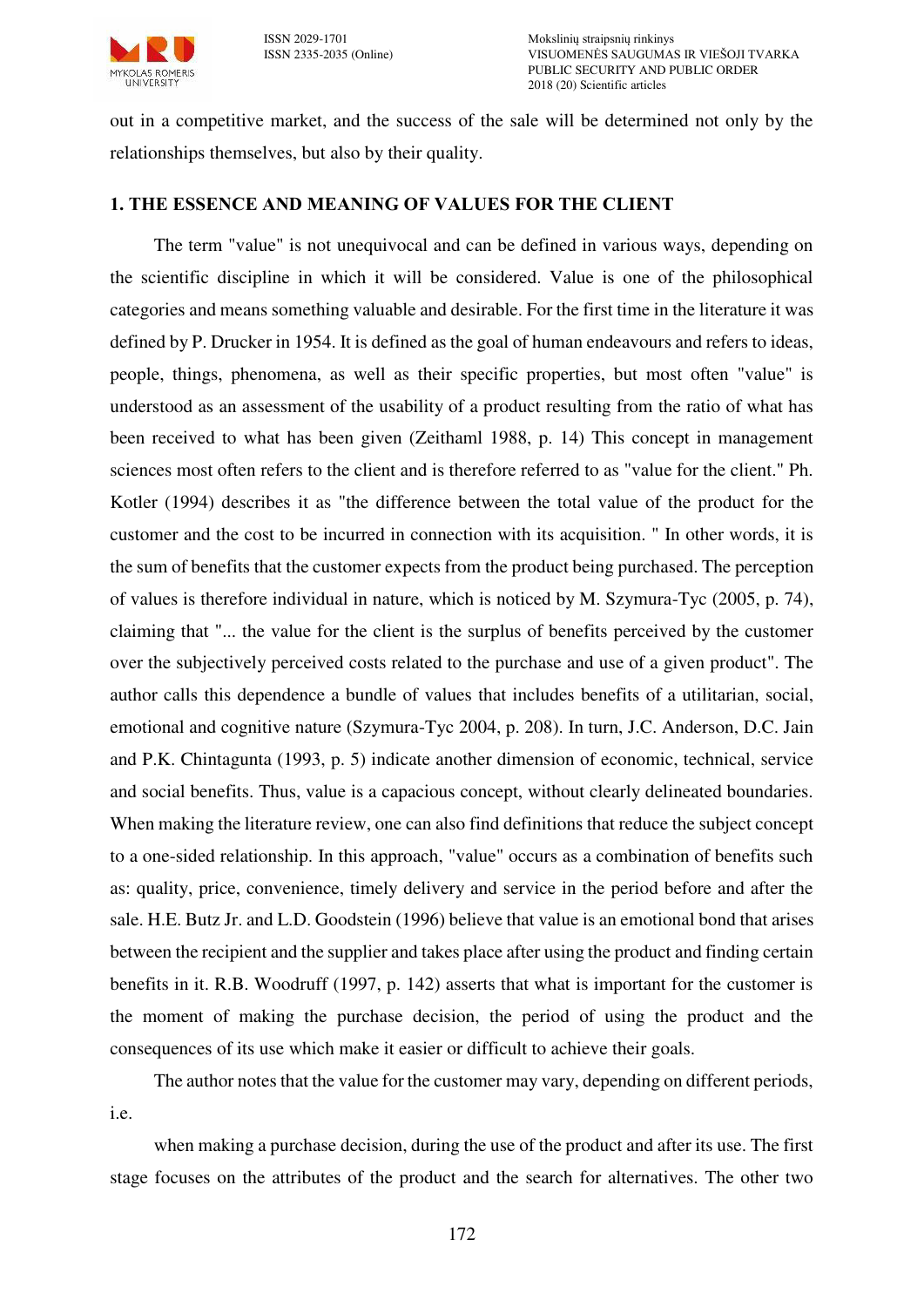

periods are related to the consequences of using a given product. This approach is reflected in the presented hierarchical model of values for the customer (Diagram 1).

K. Monroe (1990, p. 46) is of the opinion that "value perceived by buyers is a relation between the quality or benefits perceived by them in a product, and perceived sacrifices that must be borne by the buyer by paying a given price".

An important feature of value is its universality. Customers can, to a greater or lesser extent, assess the benefits and costs associated with the purchase of a given product, which, however, can change over time and during the product use. For this reason, managers must take into account the life cycle of a product and the numerous external conditions that will affect the value for the client (Majchrzak-Lepczyk 2015, p. 72).



**Diagram 1.** Hierarchical value model for the customer R.B. Woodruff'a Source: prepared on the basis of: M. Szymura-Tyc, Marketing in contemporary processes of creating value for the client and enterprise, AE Publishing House in Katowice, Katowice, 2005, pp. 76-77

There are different approaches to customer value management, which are characterized by different degrees of usability, understood as the ability to meet the needs of an economic entity in the scope of creating and implementing activities aimed at customer needs and creating company value (Chiu, Wang, Fong and Huang 2012; Yadav, Rai and Srivastava 2014).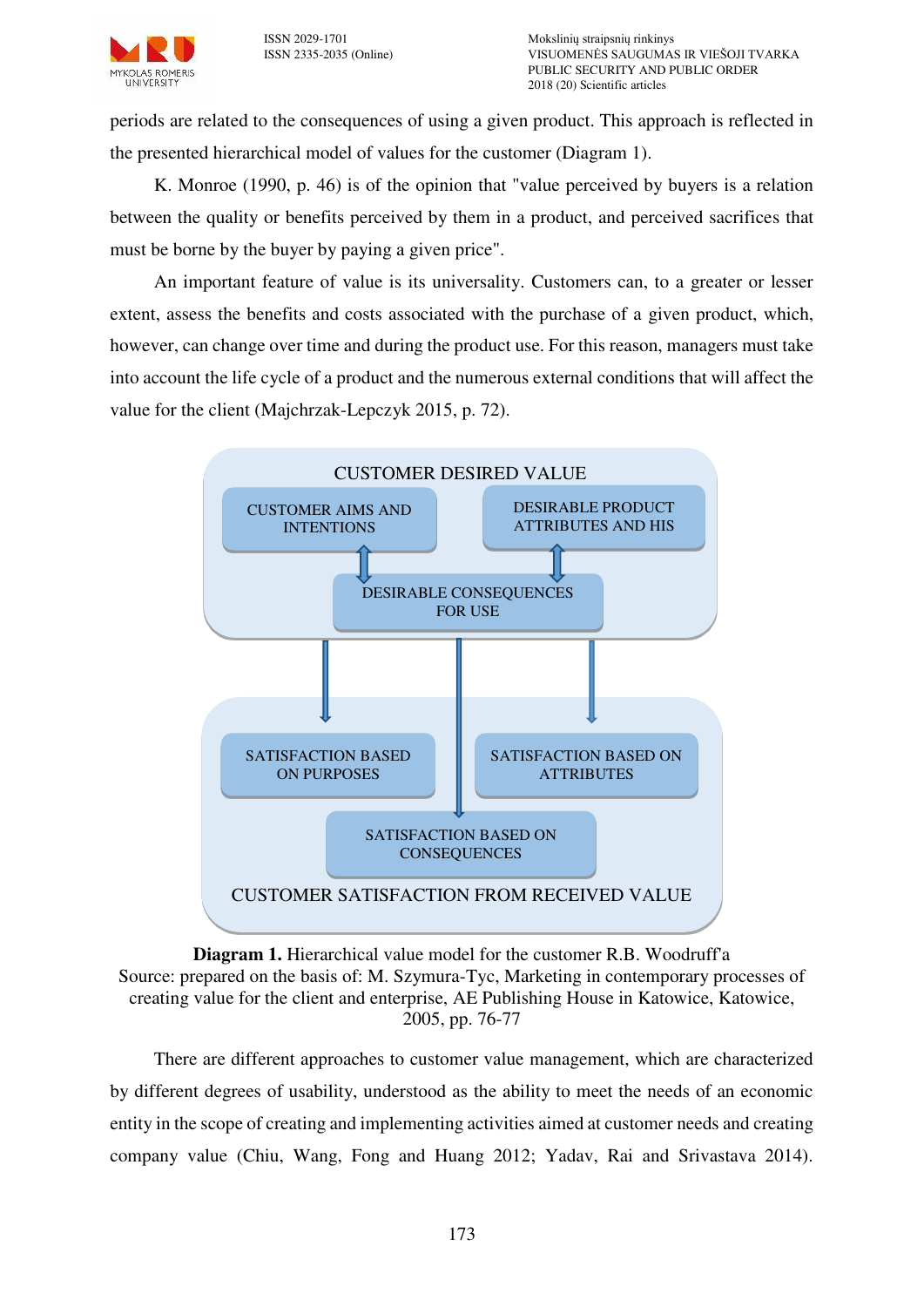

Customers tend to pay more attention to price reductions than to a proportional increase in benefits. Thus, the objective features of the product will not be relevant to its determination, but the way they are perceived by the buyers. Apart from the features of the product itself, the relations established with the companyare alsoasessed. Therefore, we can talk about customer's satisfaction when the results of purchase and use of the product exceed the expectations of the buyer.

## **2. THE DEVELOPMENT OF THE E-COMMERCE MARKET IN POLAND**

E-commerce is currently one of the most dynamically developing areas of the economy in many countries, especially Poland. Polish entrepreneurship is evolving, and its impetus is the dynamic development of the Internet, as well as the opportunities brought by the digital revolution. The global e-commerce market is growing year by year at a rate of around 20 percent. The forecasts for Polish e-commerce are very optimistic, as they indicate an increase of around 23 percent year-on-year. The e-commerce segment in Poland is growing faster than in the world, and its value is estimated at PLN 40 billion in 2017 (Interaktywnie.com 2018). For entities already operating on the market, it generates new competitive opportunities, while for emerging enterprises, thanks to low barriers to entry, it offers a chance for rapid development. The growth of e-commerce is undoubtedly fostered by the increasing mobility of consumers, which is manifested by the huge popularity of portable devices, which, apart from standard communication, allow to order products at a time and place that is convenient for them. The growing number of Internet users, the introduction of thetradingban on selected Sundays, investments of enterprises in omnichannel<sup>1</sup>, the increasingly common use of smartphones to perform online shopping are the main factors that will affect the dynamic development of ecommerce.

According to research carried out by Gemius for e-Commerce, in 2017 - 54 percent of Polish internet users made online purchases, up from 50 percent a year earlier, which gives around 15 million consumers. Analyses indicated that the strongest factor encouraging eshopping is their availability around the clock (82 percent of indications). For 44 percent of Internet users, online shopping is convenient and uncomplicated (41 percent). 39 per cent of respondents believe that e-shopping takes less time than on-line stores, while 33 per cent of respondents perceive it is cheaper. A change is also observed in the case of the perception of eshopping security. While in 2016, 43 per cent of respondents considered online shopping as

 $\overline{a}$ <sup>1</sup>It's a multichannel, whose goals are to provide a consistent shopping experience to the consumer regardless of which channel or channels interact with the seller.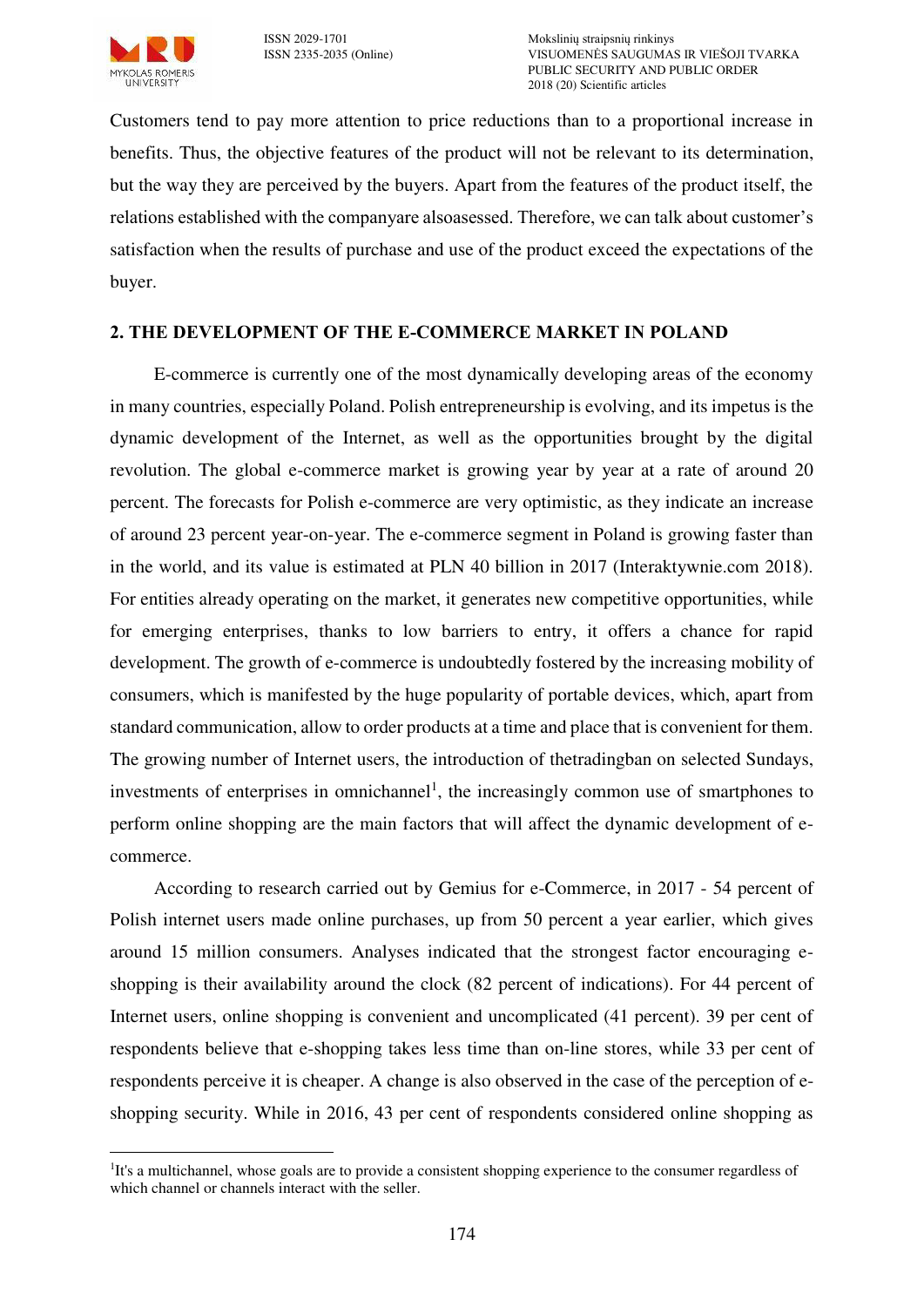

risky, in 2017 this opinion was shared only by 38 per cent of people (Gemius for e-Commerce Polska 2017). For people who shop online, the speed of delivery is very important, so the "day delivery" is getting stronger. With a very large volume of transactions and small parcels that characterize the segment of individual clients (B2C), an important role is played by logistic customer service, which obviously shapes competitive advantage. E-businesses also need to master the characteristic e-commerce returns service, as well as the option ofgiving back money to the buyer's account within 14 days to in accordance with the European Union regulations.

In business operations the Internet appeared as an additional sales channel and a new source of creating and strengthening relationships. Customers were offered access to widely understood information, with the ease of searching for offers and comparing them. The purchase is possible to be made at a convenient time and place. Due to the specificity of ecommerce and lack of physical contact with the product, a friendly environment should be created for the client to encourage shopping. It is also necessary to ensure a high level of security.

### **3. VALUE FOR THE CUSTOMER IN E-COMMERCE**

In e-commerce, transactions of purchase and sale take place in computer networks. Goods or services are ordered electronically, while payment and delivery can be made in any form. Such orders can be placed by telephone, fax, television and internet. The most popular are internet transactions, which is why the attention was focused on them. Thus, the Internet has become an important medium and tool in creating value for the customer, changing the catalogue of benefits and costs for the customer.

The price of the product is one of the most important criteria in electronic purchases. Customers will look for products whose price is attractive to them, often lower than those offered in traditional stores. At the same time, customers incur certain non-financial costs, related primarily to the time of delivery, receiving the wrong product (size, colour, type), often not being able to try out or try on the goods before buying, etc. In e-commerce transactions are carried out at a distance, which implies both benefits and costs. From the customer's perspective, a lower price and convenience of purchase may be associated with lack of immediate access to the product and the risk of receiving a product that will not meet expectations. It should be remembered that clients are characterized by a large diversity of behaviours, which is why for a large number of them a wide range of products, prestige of the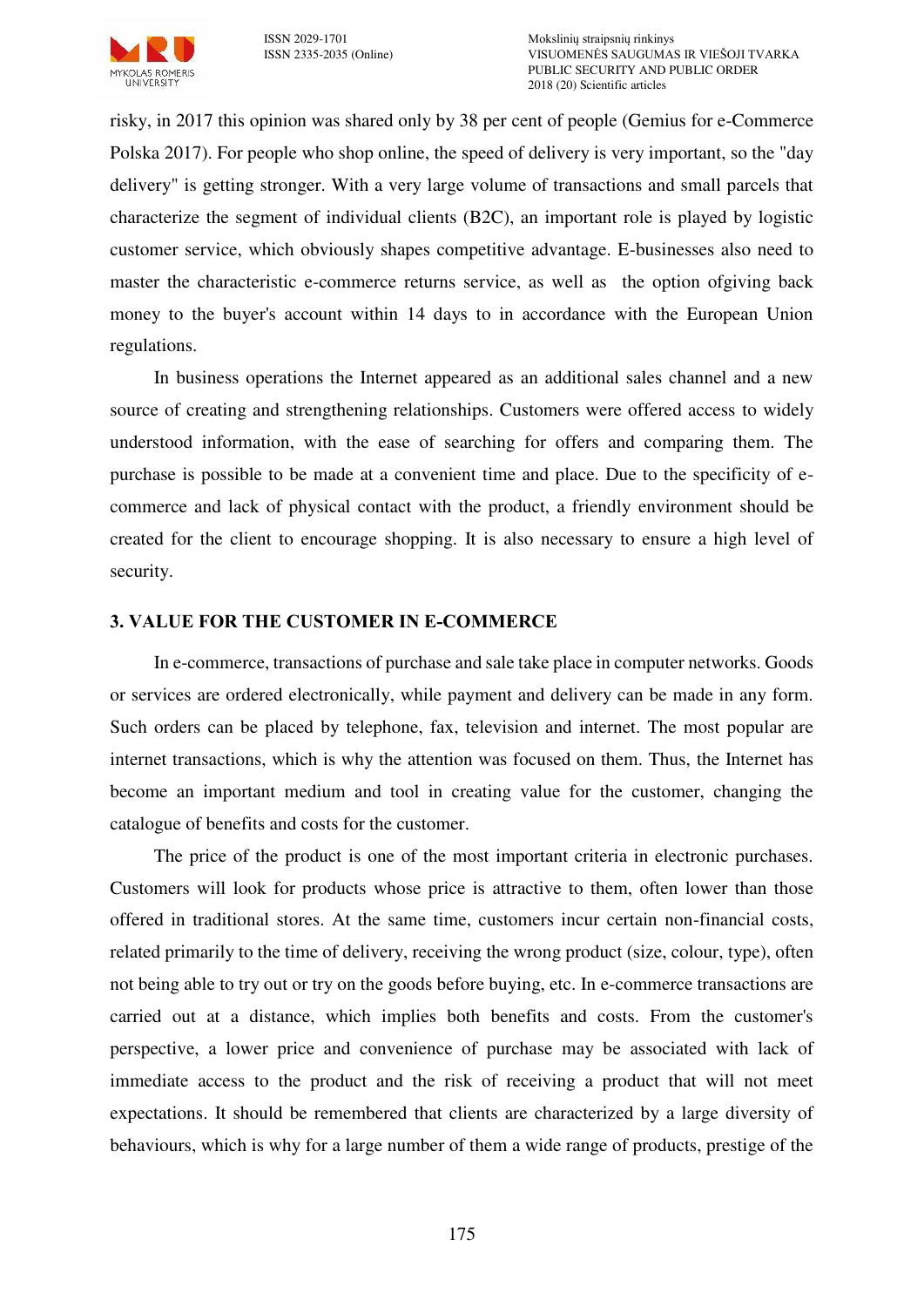brand, delivery speed or, for example, recommendations, may be more important than the price. T. Doligalski (2013, p. 61) divided partial categories of values related to online sales:

1. **value of the goal** - it is the ability of internet sellers to meet customer needs;

2. **value of communication** - the way of contacting the client. Customers expect contact, giving them access to full information, they want quick answers to the questions asked. A third party in this communication is another customer expressing opinions about the company or its products, or the courier delivering the parcel;

3. **the value of convenience** - it refers to lack of the need for the customer to move to purchase products, and the ease and speed of choice at a convenient place and time, using any communication device;

4. **value of experience** - is related to the client's emotions and refers to lifestyle, fashion or trends. The experience is related to the purchase process, but also to what happened before and after the purchase;

5. **value of individualization** - it concerns the adaptation of the offer to the customer's preferences without its direct participation. The customization of offers may also take place through customization, in which the client co-creates value with the company;

6. **the value of belonging** - for many customers the role of belonging, or identifying with specific social groups is increasing, creating consumer communities;

7. **time value** - is of great importance in shaping the value for the client. This is the time for finding a product and information about it, answering customer questions and the duration of delivery of the ordered goods;

8. **value of security** - e-commerce is perceived as more risky than traditional trade. It is also about trusting the seller, about the payment and protection of personal data.

Competitive advantage is achieved by those enterprises that skilfully implement new logistics solutions tailored to the clients' expectations (Mentzer, Matthew and Cheung 2004). Logistics does not only support e-commerce, but also opens up new opportunities for it. Entities operating on the Internet are forced to guarantee customers the choice of delivery, the date of collection and its change and return of the product. Still, without proper support of marketing activities, it will be difficult to identify the clients' needs and prepare an offer for them (Geng and Chu 2012).

The study uses the results of research carried out using an online survey, based on a questionnaire in an electronic version, posted on the Webankieta.pl platform. The study lasted two months - from 24.XI.2016 to 24.01.2017. 247 correctly completed surveys were obtained, which were subjected to a further analytical procedure. The study was taken by adults who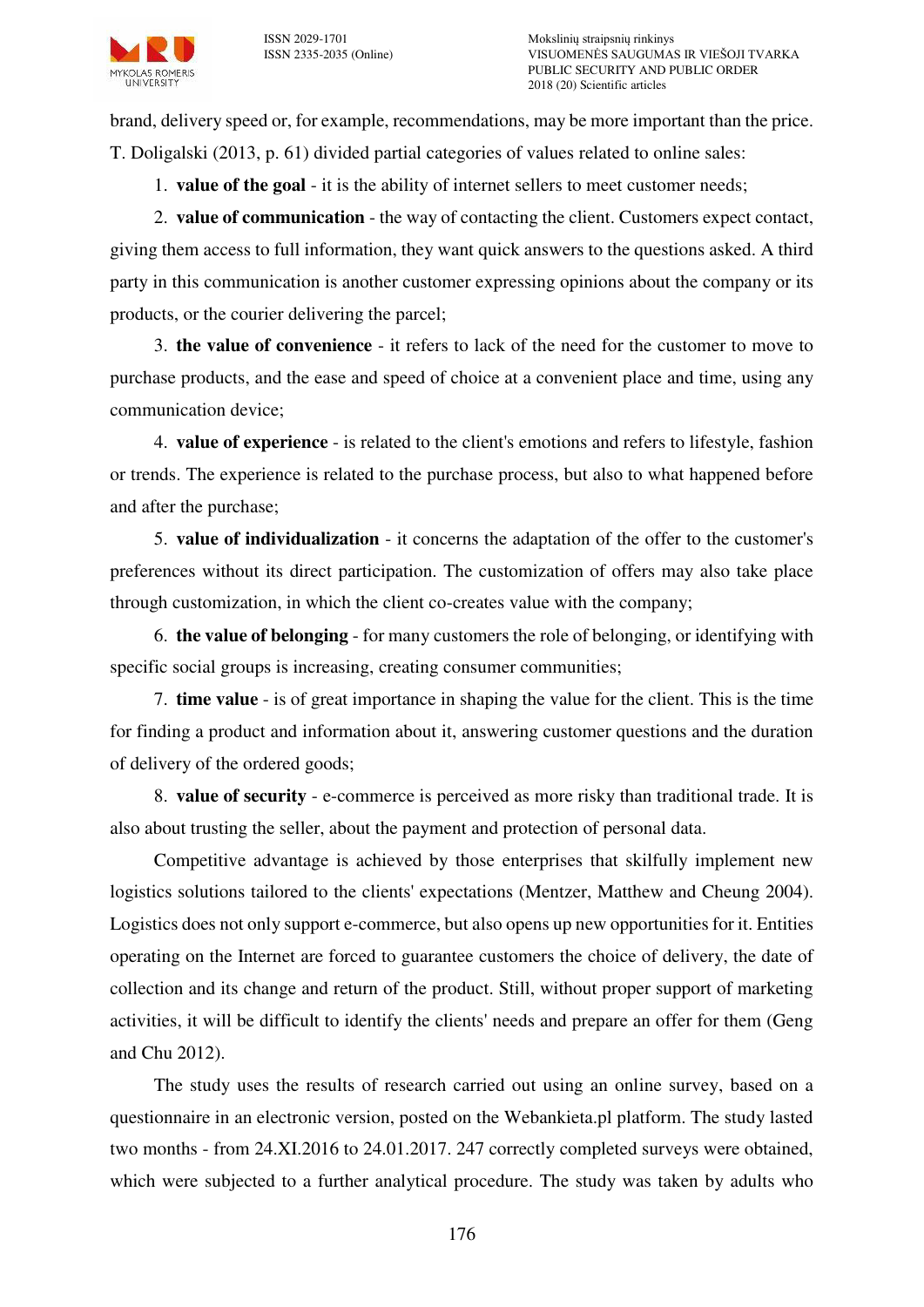

declared making purchases in e-commerce. The selection was accidental, which means that the study is not generalizing. The analysis aimed, among other things, at showing how customers



in Poland perceive value in e-commerce and what it determines. The average profile of the person taking part in the study is presented in Diagram 2 below.



The majority of respondents were women - 67% and young people up to 29 years of age, with a nearly 59% share in the study. Almost 60% of clients had a university degree, 40% had secondary education. Respondents most often declared being a student - over 38%, while also often working. The most often mentioned profession was an office worker. The majority of respondents came from four-person households (almost 30%). Slightly more than 26% were represented by three-person households, over 20% - two-person households. Available income per one person was up to PLN 2,000 for almost 35% of respondents, 29% of them declared income up to PLN 3,000.

Qualitative features were assessed in the studies. The analysis of such data has its own specificity, based on the use of adequate statistical tools for comparisons. The structure indices (percentages) were calculated for variables measured in the rank and nominal scales.

The study participants were asked to determine their perception of the Internet (Figure 1). The obtained answers show that the Internet has very wide applications in the daily lives of respondents, and opinions about it are very favourable.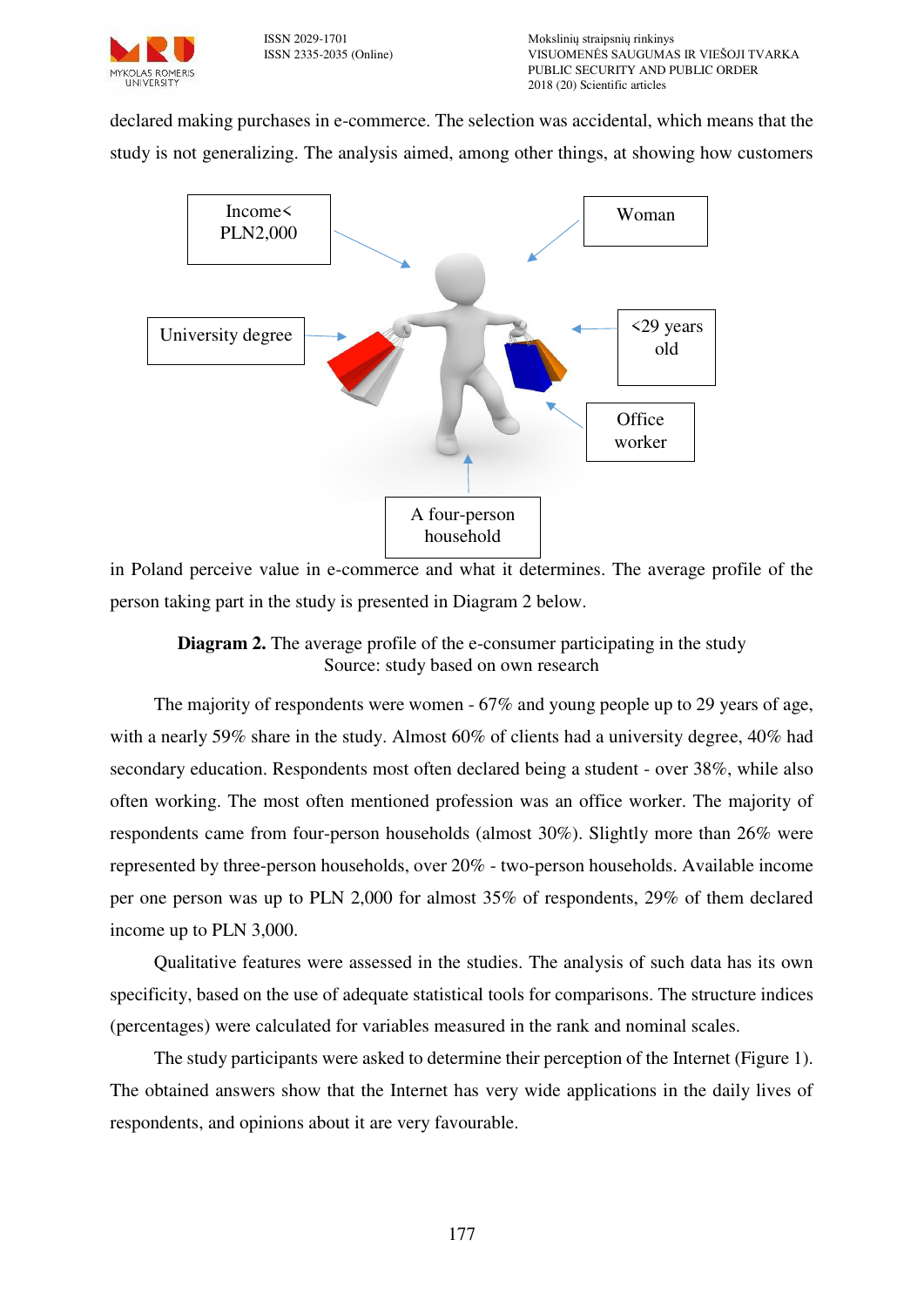

ISSN 2029-1701 Mokslinių straipsnių rinkinys VISUOMENĖS SAUGUMAS IR VIEŠOJI TVARKA PUBLIC SECURITY AND PUBLIC ORDER 2018 (20) Scientific articles



**Figure 1.** The perception of the Internet by customers Source: prepared on the basis of own research

More than half of people participating in the study perceive and treat the Internet as a source of knowledge and information. Another of the categories indicated it is a place where it is easy to compare the offers of competing businesses and make purchase decisions (a help tool when making purchase decisions). Respondents referred to the Internet as a shopping destination (49%), a place of study (46%), the main medium of information and a place to look for a job at 41%. As you can see the Internet is perceived comprehensively, and consumers perceive and use the advantages it offers.

The credibility of the website or online store is very important in the shopping process. When asked about the factors that affect and shape this credibility, Internet users most often indicated the accuracy of information about the terms of the order, possible complaint or refund process (68%). Thus, the form of the message and communication is very important here, often being a distinguishing feature among available offers. An attractive price came in second place (58%). A clear and functional website on which one can easily place an order is another factor affecting the credibility of the website or online store, where the customer expresses the desire to make a purchase. In other words, information, graphics, and photo quality are very important in shaping the competitive position of the e-business and, as you can see, they constitute a certain value for the consumer.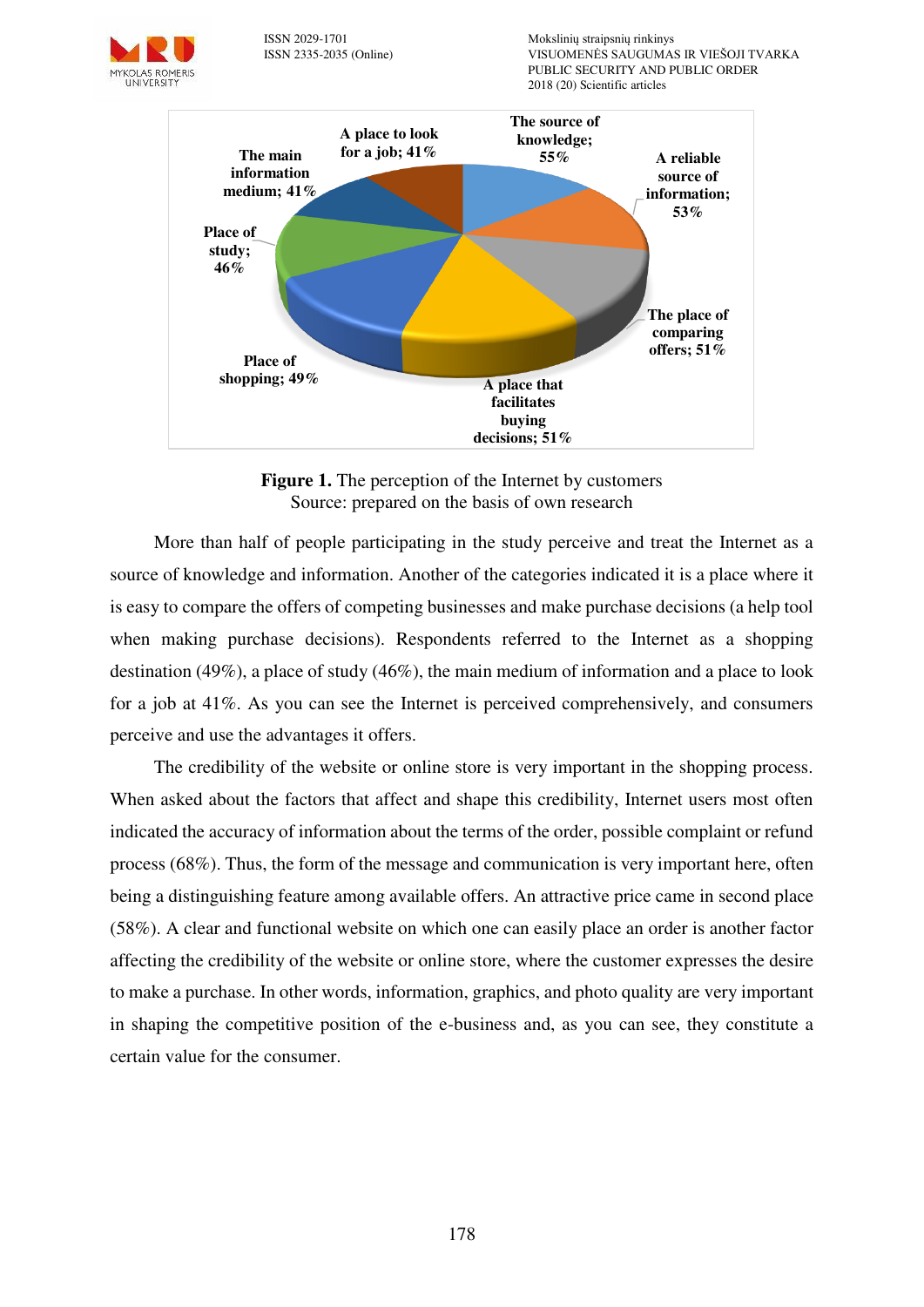

ISSN 2029-1701 Mokslinių straipsnių rinkinys VISUOMENĖS SAUGUMAS IR VIEŠOJI TVARKA PUBLIC SECURITY AND PUBLIC ORDER 2018 (20) Scientific articles



**Figure 2.** Factors affecting the credibility of the website */* online store Source: prepared on the basis of own research

Logistics plays an increasingly important role in e-commerce (Bask, Lipponen and Tinnilä 2012), attracting new customers, but also maintaining relations with the existing ones throughtimely delivery, compliance of the goods with the order, lack of damage and losses, or complaints. For 45% of respondents also low delivery costs affect the perception of the credibility of the online store. Too high or too low fees may reduce this credibility.

Modernity determines the difficulty of surviving on a very competitive and globalizing market, at the same time enforcing changes in the understanding of the company and competition. The customer can choose a product from any market at a convenient time and place. Businesses, however, will look for ways to reach the customer and obtain information about them. Knowledge gained in this way may allow to individualize offers addressed to particular clients, leading them to satisfaction.

#### **CONCLUSIONS**

By means of globalization, the development of information technologies and the intensified competitive struggle, markets are becoming more and more saturated. Customers, on the other hand, thanks to the speed and comfort of access to the Internet, have gained a huge selection of products of similar quality. This allows them to freely use information and easily compare market offers. As a consequence, clients become more aware of their own rights, have a more rational attitude towards market offers, but they also have higher requirements. Enterprises are struggling with problems related to gaining new clients, as well as looking for ways to retain them in the long-term and shape their loyalty (Petrykowska 2013, p. 6). The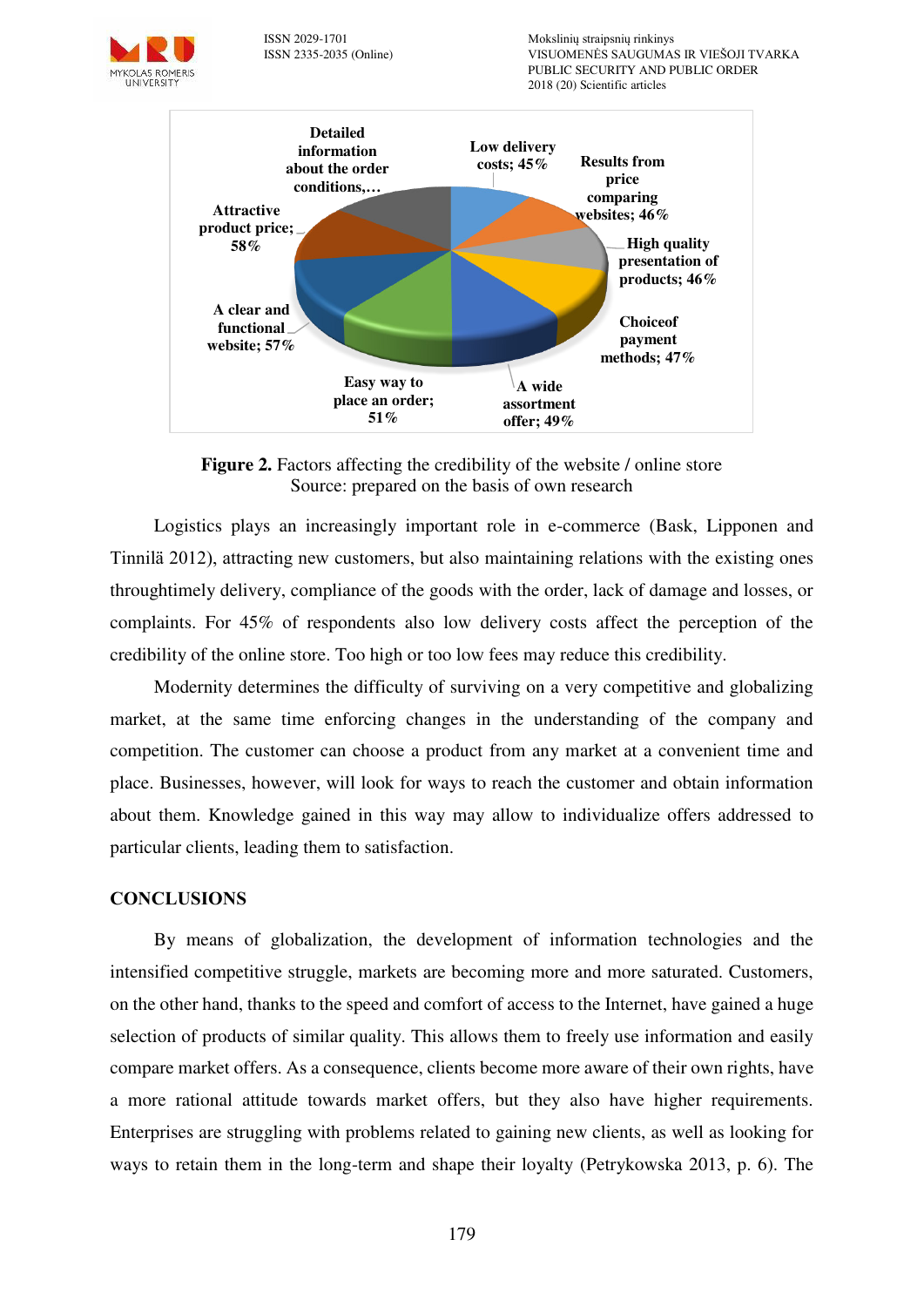

modern client smoothly transitions between different sales and distribution channels, deciding on the manner, time and place of delivery of the purchased product. In turn, apart from selling the products themselves companies, more and more often, also provide values that have different benefits.

The considerations contribute to a broad spectrum of issues related to value creation in ecommerce (Wu and Li 2018). The research makes it possible to draw interesting conclusions, among others, confirming the increase of consumer requirements with respect to the quality of communication and ways of delivering products. Undoubtedly, technological advances and innovations are conducive to the development of e-commerce. Also, mobile devices and applications as well as the expanding offer of non-cash payments constitute an incentive for transactions carried out on the Internet.

The application and implementation of new technologies is changing the standard of functioning of both consumers and enterprises. Internet reality is changing the approach to managing communication methods, concluding transactions and shaping relationships. Being connected to the Internet seven days a week, 24 hours a day is a fact that modern organizations must cope with. E-businesses are expected to respond quickly, efficiently and accurately to the needs reported by customers. Customers with almost unlimited and quick access to information are beginning to expect the business offer to be tailored to their individual requirements. The greatest value of e-commerce for the customer is the speed and transparency of communication.

## **REFERENCES**

- 1. Anderson J.C., Jain D.C., Chintagunta P.K., 1993, Customer value assessment in business markets: A state-of-practice study, "Journal of Business to Business Marketing", nr 1 (1), The Haworth Press, s. 5
- 2. Bask A., Lipponen M., Tinnilä M., 2012, E-commerce logistics: a literature research review and topics for future research, "International Journal of E-Services and Mobile Applications", nr 4(3), s. 1-22
- 3. Butz H.E. Jr., Goodstein L.D., 1996, Measuring Customer Value: Gaining the Advantage, "Organizational Dynamics", nr 24
- 4. Chiu Ch.M., Wang E.T.G., Fang Y.H., Huang H.Y., 2014, Understanding customers' repeat purchase intentions in B2C e-commerce: the roles of utilitarian value, hedonic value and perceived risk, "Info Systems J 24, pp. 85-114
- 5. Dobiegała-Korona B., Doligalski T., 2004, Konkurowanie o klienta e-marketingiem, Wyd. Difin, Warszawa
- 6. Doligalski T., 2013, Internet w zarządzaniu wartością klienta, Oficyna Wydawnicza SGH, Warszawa
- 7. Gemius dla e-Commerce Polska, 2017, E-commerce w Polsce 2017
- 8. Geng X., Chu X., 2012, A new importance-performance analysis approach for customer satisfaction evaluation supporting PSS design, "Expert Systems with Applications", Vol. 39, No. 1., pp. 1492-1502